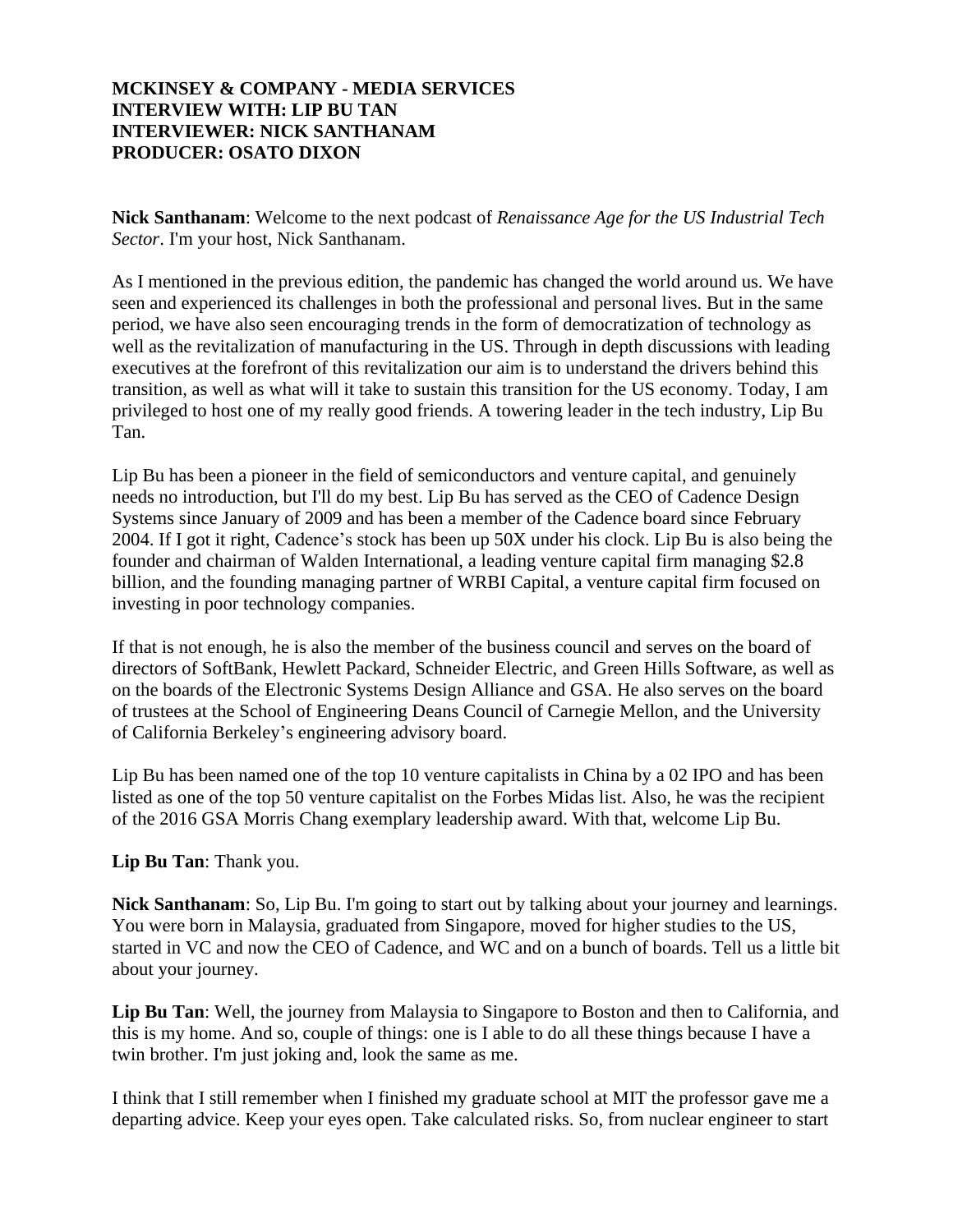up to become venture capitalist, and then become the CEO of Cadence by accident and promised for 3 months—turned out to be 12 years. And I'm still here and I'm still building the platform.

So, I think it is a fun journey. But every time I feel the calling and to be the VC and I feel the calling to be the CEO of Cadence, even though I've never been the CEO before. And sometimes it's a benefit to be not being a CEO before so you are more open minded and then you try different things and it's a fun journey.

**Nick Santhanam**: Lip Bu, you've been leading Cadence since 2009 and, as is mentioned, you're on multiple boards. How do you manage so many priorities? I mean, other than you having a twin, which could be true, I should explore that. How do you manage your priority? What drives you?

**Lip Bu Tan**: Yes, I have a very simple routine and, first of all, in the life journey you have to keep yourself healthy. So, I swim and gym every morning, no matter where I am, and do my meditations. And then the other part is, I focus on things that really matter and surround myself with strong leaders, strong partners I can lean on, and I doing what I enjoy doing best.

At Cadence, I really enjoy focus on big customers. So, I change the culture of the company and I'll focus on delighting the customer. And something about the key customer, I still have weekly, daily, monthly meetings, and so I want to be a long-term trusted partner of them.

And also mentoring my team and mentoring some of my company and that I really enjoy. And then, provide my guidance, provide my leadership, provide my advice and to help them to be successful. And it's kind of fun to see people that I associate with and they're successful, and that's a very good sense of satisfaction. And that motivates me.

**Nick Santhanam**: Very interesting, Lip Bu, very interesting. So, let's talk about the big thing of 2020—COVID. What the COVID impact has been and one of the opportunities for the tech industry. Your being a CEO in Cadence for 10 years, you have navigated through multiple economic crises, both at Cadence and Walden. How do you define COVID's impact on the tech industry and the VC landscape? And what green shoots do you see for the industry in the post-COVID world?

**Lip Bu Tan**: Yes, I think COVID has a huge impact to the world and political system and also economics. And there's some of this crisis can happen from time to time, but this one is a big one and is impacted globally. I think some of the sectors hurt quite badly, like, for example, travel, hotel, service industry, restaurant. But some of the industry benefit a lot. For example, people are working from home. So, e-Commerce, home delivery, cloud infrastructure—because we all use Zoom or use WebEx—and the scaling of the infrastructure is tremendous.

And even among this whole COVID situation, a five generation trend is happening, and it's very exciting to me. 5G, AI machine learning, digital transformation, the industry 4.0, and the hyperscale cloud that we just talked about at the scaling. And then of course the autonomous driving hopefully one day will be happening, so that we all don't have to drive up and down the Silicon Valley. And so, I think they notice five trend is driving a lot of design activity and that's why Cadence is very well positioned for that.

And the other part is also a major change is, I call it, the data-centric era. It's all about data. So if you look at the data generated—90% in last 2 years, it's explosive. And 80% of data,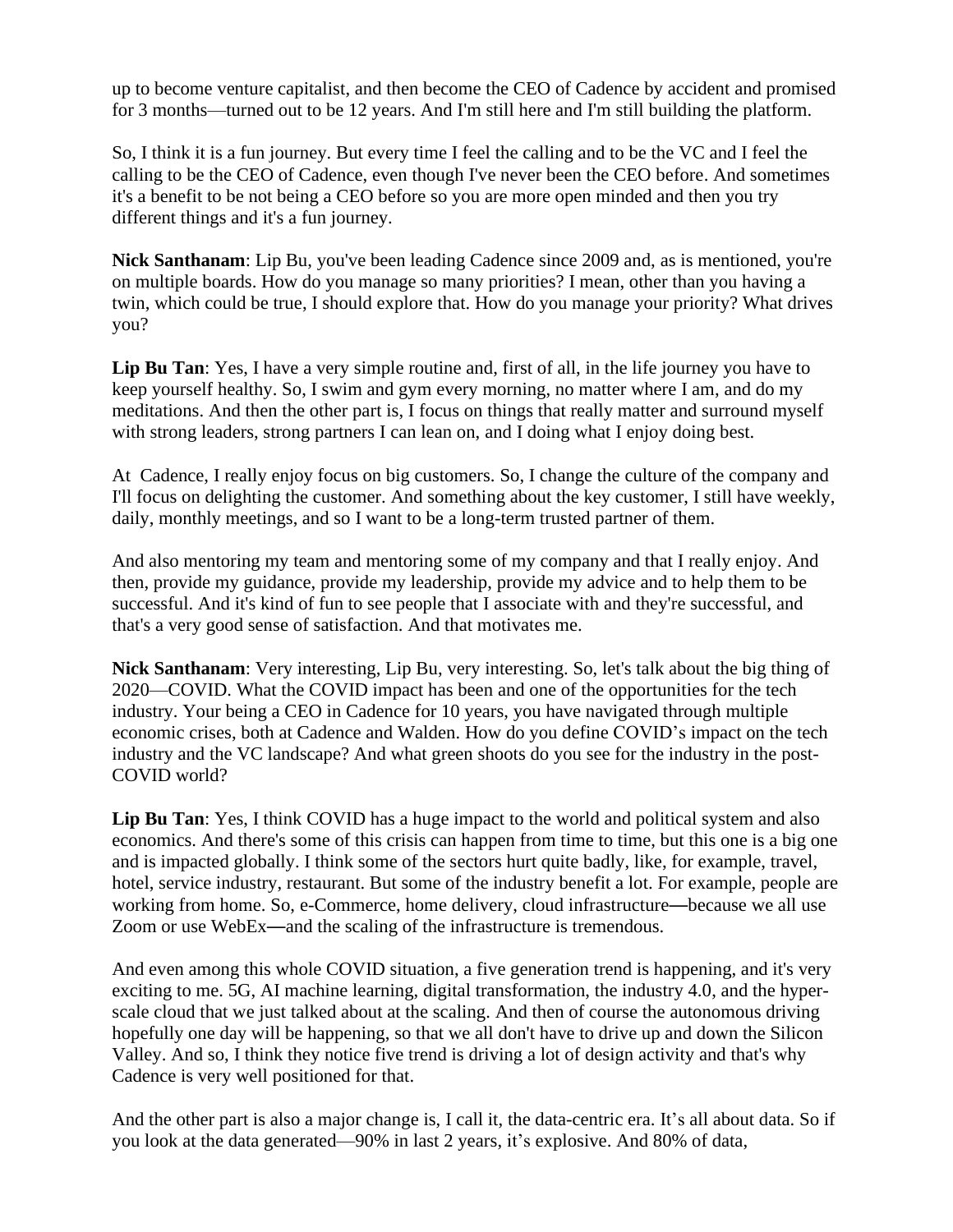unstructured data. And only less than 2% of data being analyzed and utilized. And so this is a humongous opportunity about the data. How do you label it? How do you organize it? How do you do the data analytics? It's across all the industries, from banking to insurance and to technology, to aerospace and defense. So, I think it is going to be just the beginning. And the workload has changed. The normal GPO CPO have this place. But there's a lot of this new domain-specific processing. And how do you utilize the data? How do you store the data? And how do you analyze the data? That is humongous. And so, I think you know, this is exciting to me. So that impact of the COVID in a positive way. Some of the industry will accelerate and then using the AI machine learning.

And so, I think that also impact the venture capital investment. So, I think the beginning of COVID, like most of the VC guys, we focus on cash flow. Make sure the company has enough runway to survive and then if they don't have enough runway, then they had to borrow money, the government loan, to survive. And then secondly, after they survive, then how do you really focus on things that really matter? And what are the things that can really differentiate and provide a service for people working from home? And so, we talked about the data analytics, about the AI machine learning.

And from Cadence's point of view, we want to make sure that our employees are productive at home. And so right now, it's about 80% of our employees working from home, and we want to make sure that they are productive. And so, we provide stipends for them to by the high speed connectivity, the equipment that make them productive. And then also, I think, how to provide customer service better. So, I think thanks to my team, we're working really hard. We're able to continue the last two quarters bid and race. In the last quarter we grew 15% and one of my board member said, wow Lip Bu, it doesn't feel like COVID impact you at all. So, thank God the team that worked really hard continue to be able to deliver the resolve, the product, the innovation to satisfy our customers. So, I think all in all we survive. We continue to find ways to continue to drive solutions to our customers. And the good news is the major trend, that five generation trend, are helping us. And being a software company and working from home it's not affecting us as much.

**Nick Santhanam**: So Lip Bu, that brings a very interesting question. As you said, COVID has had a negative impact or adversarial impact in certain sectors, like hospitality and travel, while it really has been a very positive impact on the technology sector, right? And I'm using the word positive in the sense of if you see the acceleration of trends, the revenue growth, the margin expansion, and so on. What do you think? Could there be a negative impact of COVID on technology companies in the long run? Or for that matter, technology companies and VC-funded companies. And if so, what could it be?

**Lip Bu Tan**: Yes, a couple of things. And, first of all, for all of us is basically safety and health are most important to our employees, to our customer, our partners globally. So, we tried to do whatever we can to best protect the safety and health and that is number one priority for us. And then secondly, I think that challenge for in the long run, we don't know when we can be going back to the office. And the question mark is, how can you continue the innovations while you have that social distancing, without using Zoom and WebEx? And it's not as effective—we want to do our innovation in group innovation. So then, most of the CEOs of the technology companies, they all have that concern. And how do you address that in the longer term?

So, that's one thing that I pay attention to. And then, our executive team is brainstorming ideas of how to continue the innovation and group meetings outdoors with social distancing to continue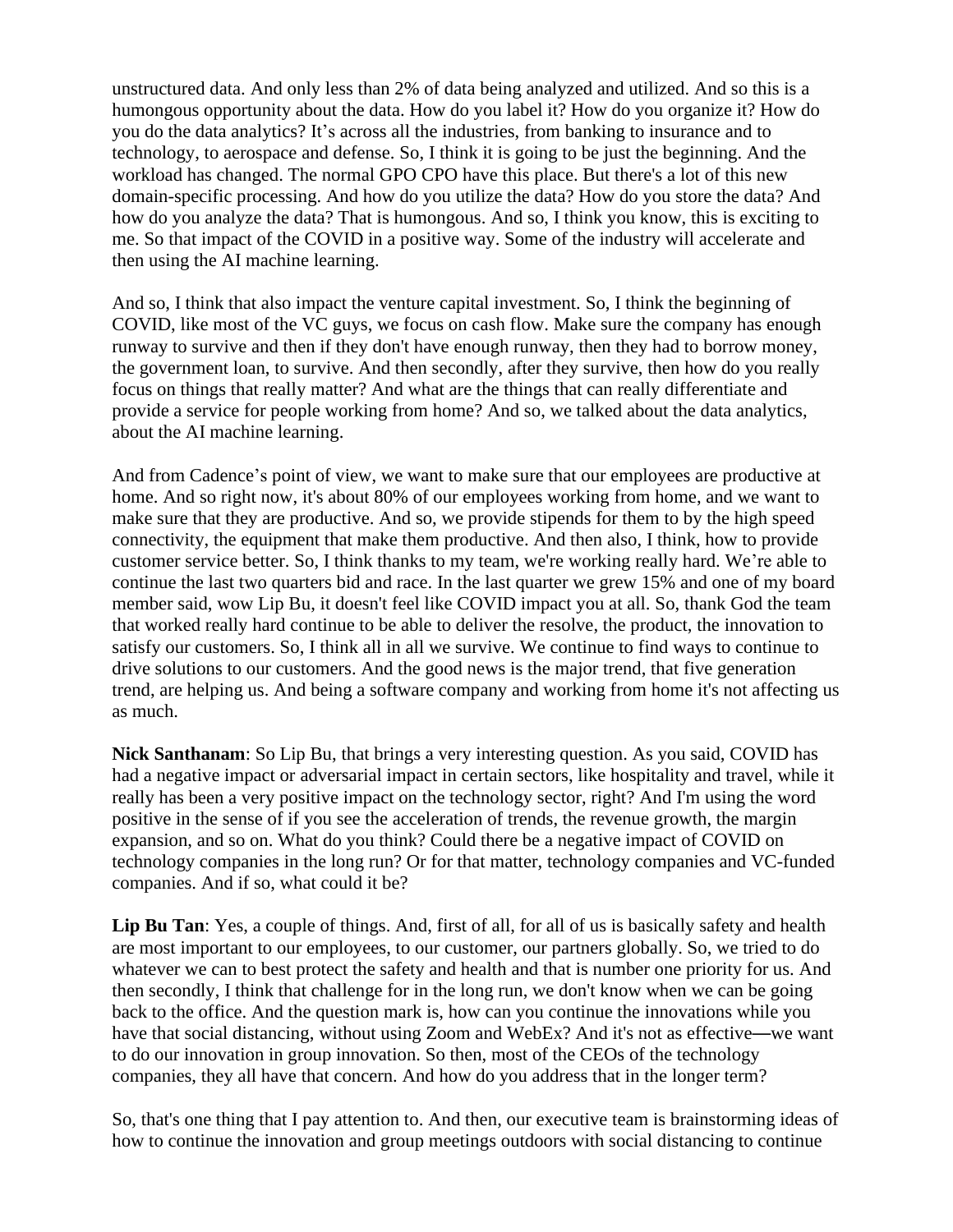the innovation. Because we have like 8 to 10 new product organically developed every year. We don't want to slow down that innovation. Innovation is a key engine for success, so there's something that we pay attention to it.

The other part is, how can we continue supporting our customers with this social distancing, and it's not an easy one. And so initially, we're kind of happy to see that customers are more available for us in terms of Zoom or phone calls and easier to access them. But that's a different, especially the global, international customer. Sometimes face-to-face meetings mean a lot to them, and hand holding. And that's something that we try to help by a decentralized management team, so that we empower the local team to be closer to the customer. And so, the long-distance commuting may not be so easy and the quarantine in different places. And so, I think that's something that we kind of think through what's the best way to handle that.

And then, I think all in all, I think we all try to find different ways. And then one thing, I belonged to some of the CEO circle business councils, and were able to compare notes with some of the CEOs of fortune company to learn the best practice from different ways. How do we drive productivity? How do you drive innovation and the customer relationship building? So, those are the challenges we're facing.

**Nick Santhanam**: Related to that Lip Bu, what about VC-funded companies, especially in the technology sector? In the long run, do you see any negative effect?

Lip Bu Tan: Yes, so far, I continue the pace of investing and the Zoom call and it's good. And then some social distancing meetings, the backyard gardens of our house, it works out well. But it's not the same. And in the long run, attending board meetings and all these phone calls, social calls is not the same. And then the other part, I think longer term also has an impact is the mental health and not able to communicate to the human being. It's always good to be able to get together, and a phone call or Zoom call is not the same. And so, I think those potentially have some impact. And that's why, for my colleagues and also at Cadence, we try to make sure that we not only focus on the physical safety and health, and also try to encourage the mental health, and notice the spiritual health is very important. That 12 or 15 hours of Zoom call is not helpful for long term.

So, we try to have breaks or social, virtual wine and cheese time, and I think try to get together, so that we're just not talking about business alone. Back-to-back meetings and time for exercise, time for social events. And I think that will help in the long run.

**Nick Santhanam**: Lip Bu, sort of building on that topic—both because of geopolitical tension and now because of COVID—there is an expected impact on globalization. And I would sort of say, the ongoing pandemic has really created a body blow to globalization. What do you think is the effect both near term and long term on globalization, the global footprint, both in terms of operations and customers of companies? Will it be net positive, or will it be net negative?

Lip Bu Tan: Yes, it's a good question. And I'm a strong believer of globalization. That you can drive more efficient supply chain, as you know. And under the US and China tension and also the pandemic of COVID is clearly making it harder. And then in some way, it is creating a different supply chain. And would that be efficient? Answer is no, but it may be necessary to do that for the survival of the industry's health. And so, I think for all of us, it's a very complex and fraught situation. We're monitoring closely and then we try to do the best and then stay compliant to the US regulations. We need to anticipate maybe two different supply chains and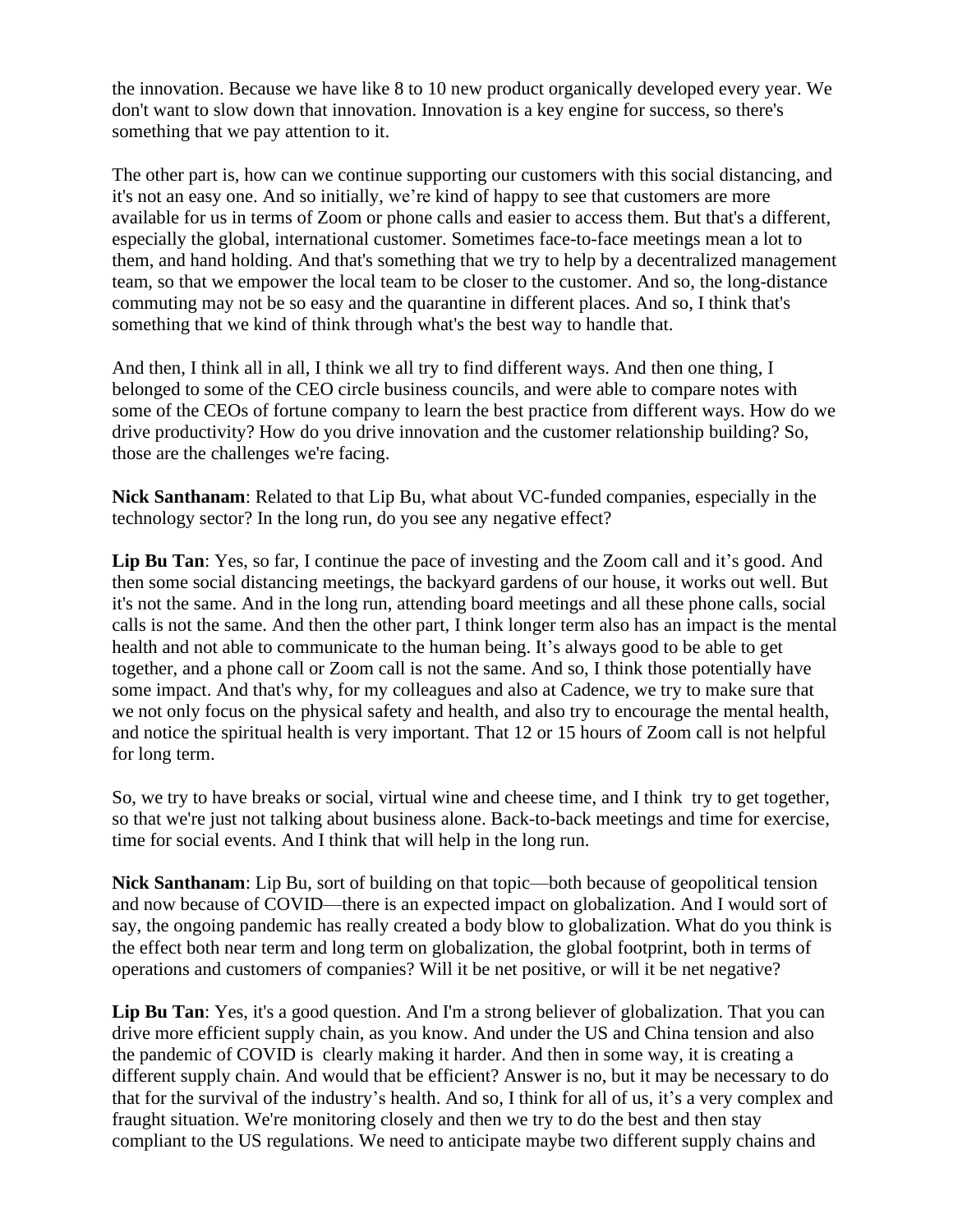then be able to support those supply chains to be successful, from the EDA point of view or IP point of view. And in the long run, hopefully the pendulum will swing back to globalization.

**Nick Santhanam**: Got you, Lip Bu. So sort of moving from where we are to looking forward, what do you think are the barriers to revitalization? While there are indications of some recovery, we're dealing with headwinds like data privacy, talent shortage, changing immigration rules. The list goes on. What do you think are the biggest barriers to revitalization that the semiconductor sector faces today? And do you think this recovery will continue or do you think it will slow down?

**Lip Bu Tan**: Yes, as I mentioned earlier, this five generation wave and data analytics, it drives a lot of design activity. And we're clearly well-positioned to capture that opportunity. And that's why we're growing very nicely, even with this kind of challenging environment, because there's so much design activities happening. So, I think it's very good for the semiconductor industry, and I think you look at the foundry company like TSMC. You look at some of these big semiconductor companies. They're all doing extremely well. So, I think it's, I call it the resiliency of the silicon industry. So, I'm very excited about some of this new development, new material, AI machine learning, quantum computing, and then the scaling of infrastructure on the network and storage requirement. And so, I think all in all I think those are good driver for the industry.

In terms of some of the talent, it's clearly competitive and some of the universities are also facing a lot of challenges, how to bring the students back to campus. And a lot are doing it virtually. And we're delighted at Cadence, we still continue that internship program in summer. It's the best way for us to recruit the talent and so it's something that we're excited about. Some other companies decided to kill the summer internship, but we decided to do that because this is something that's very valuable and, in fact, they find it very useful. Even though using virtually and in terms of their research or the projects they work on, we share it with our executive team and we participate in that. They really have a good experience and we're very delighted to do that.

And then the other part is the user conference. Initially, I was worried about, like at Cadence, we have our CDN life. And guess what? By doing it virtually, actually, the impact is not bad and, in fact, we have more attendance. And the people don't have to travel to attend, so it turned out to be very successful on that. So, I think in terms of talent recruitment, we continue to do that.

And talking about talent recruitment, we also have a big culture effort in terms of diversity and also the recruitment and retention of the African black. And we take a big effort in terms of some of the universities that we used to be not focused on, and now we're reaching out to them for recruitment. We also try to do the right thing in terms of equal pay and then some of the initiatives. I did a full audit of our employees and I'm very happy that last year we have only a few we need to adjust, and this year even fewer to do the adjustment on equal pay the disparity. And again, this is the right thing to do in terms of cultural diversity. Get the best talent. And so, all in all, I think we do everything we can to do the best in these circumstances.

**Nick Santhanam**: That's wonderful, Lip Bu. Sort of now coming towards the final question. You're obviously a VC, which means you do a great job in looking into the crystal ball and predicting. So, I'm going to ask you this. If you look into your crystal ball, what would be the one to two predictions for the future that you would make with respect to the semiconductor industry? And related to that, what really excites you about the future and what worries you about the future?